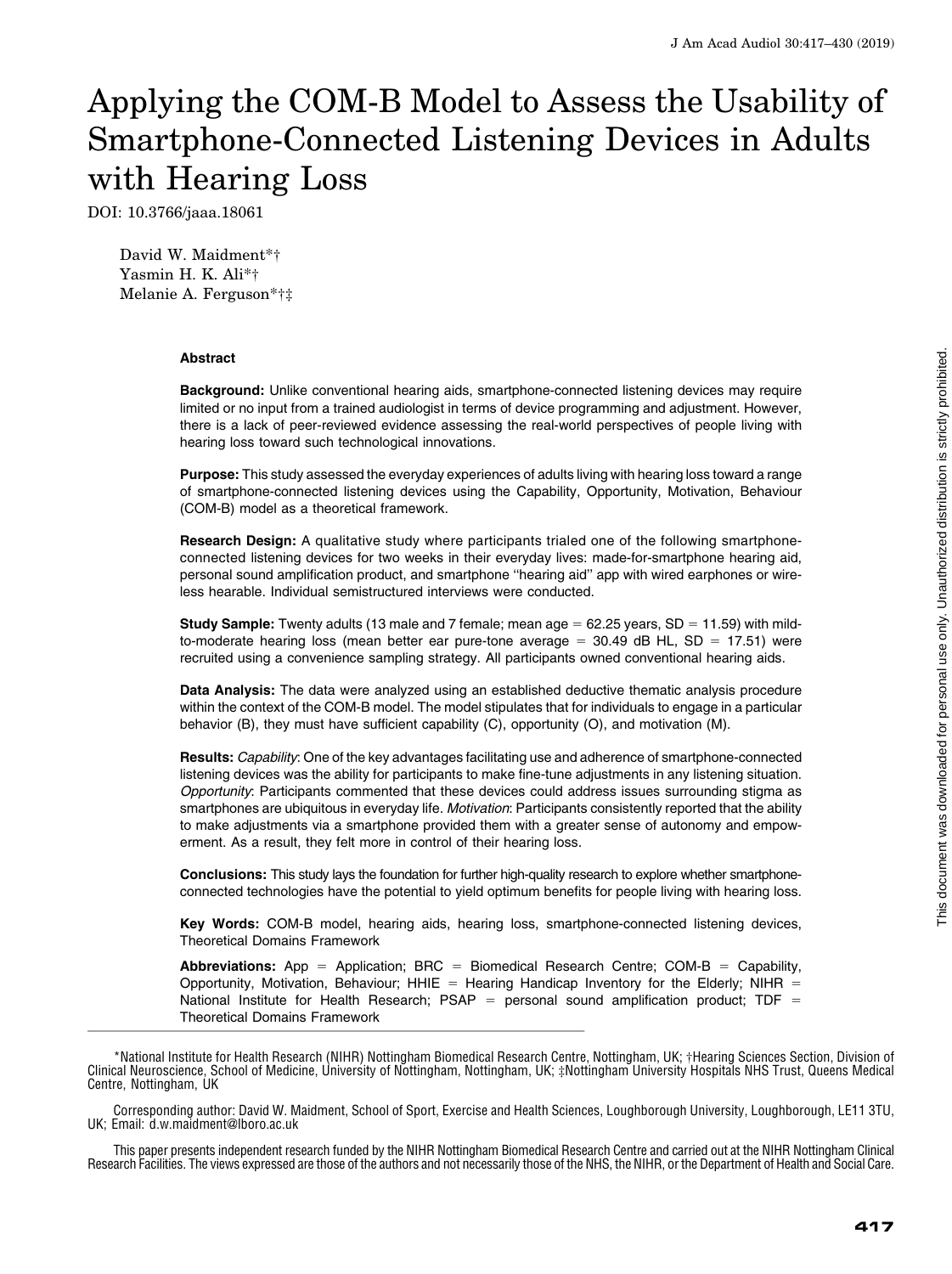#### INTRODUCTION

onventional hearing aids are effective, improv-<br>
ing hearing-specific health-related quality of<br>
life, listening abilities, and general health-related<br>
quality of life in adults living with mild-to-moderate ing hearing-specific health-related quality of quality of life in adults living with mild-to-moderate hearing loss (Ferguson et al, 2017). Consequently, the evidence is consistent with the assertion that hearing aids should be routinely offered to individuals who experience hearing and communication difficulties. Nevertheless, most adults who would benefit from using hearing aids fail to access them (Davis et al, 2007; Gopinath et al, 2011; Chien and Lin, 2012). For individuals who do obtain hearing aids, estimates of nonuse vary from 3% to 24% (Ferguson et al, 2017). Nonuse and suboptimal use of hearing aids is problematic, not least because untreated hearing loss can result in continued communication difficulties, social isolation, and reduced quality of life for both the individual and their frequent communication partners (Kamil and Lin, 2015; Barker et al, 2017; Vas et al, 2017).

Limited access to and affordability of hearing health care have been cited as key reasons why adults do not seek help for their hearing loss (The National Academies of Sciences Engineering & Medicine, 2016). In addition to high costs associated with hearing health care to the individual, another identified barrier to accessibility includes a lack of awareness or uncertainty in terms of how to access hearing health care, which may be compounded by clinic-based service delivery models that do not meet the needs and/or preferences of everyone living with hearing loss (Lin et al, 2016). On this basis, there is a clear need to identify alternative service delivery models that could reduce these barriers.

Globally, the use of smartphone technologies in older adults is increasing year-on-year. In the United Kingdom, smartphone ownership has risen exponentially in 55+ year olds, from 19% in 2012 to 71% in 2017 (Deloitte, 2017). A similar rise in smartphone ownership of 50–64 year olds has also be found in the United States, rising from 34% in 2012 to 73% in 2018 (Pew Research Center, 2018). Furthermore, over the last decade, there has been a proliferation of alternative devices to conventional hearing aids, which can connect wirelessly via Bluetooth to smartphones. Smartphone-connected listening devices include made-for-smartphone hearing aids, personal sound amplification products (PSAPs), and smartphone ''hearing aid'' applications (or apps). Unlike conventional hearing aids, smartphone-connected listening devices may require limited or no input from a trained audiologist in terms of device programming and adjustment. These devices allow the user to adjust and personalize their hearing programs (e.g., gain and frequency response) via an accompanying smartphone app. As such, smartphone-connected listening devices could address barriers surrounding accessibility and affordability that prevent people from successfully managing their hearing loss. PSAPs and smartphone "hearing aid" apps, for instance, can be purchased at a relatively low cost directly by the user. In comparison with conventional hearing aids, PSAPs also provide comparable electroacoustic characteristics (Callaway and Punch, 2008; Reed et al, 2017b) and speech-in-noise performance (Reed et al, 2017a). Similar findings have also been shown for smartphone ''hearing aid'' apps (Amlani et al, 2013). However, a recent systematic review and meta-analysis revealed that there is no high-quality evidence assessing the clinical effectiveness of smartphone-connected listening devices (Maidment et al, 2018).

An insight into user experiences of made-for-smartphone hearing aids has been provided in a qualitative study by Ng et al (2017). They found that, although adults living with hearing loss experienced problems related to Bluetooth connectivity, participants reported that made-for-smartphone hearing aids increased opportunities for social participation in their everyday lives. However, in comparison with PSAPs and smartphone ''hearing aid'' apps, made-for-smartphone hearing aids are initially programmed to an individual's prescriptive target by a trained audiologist. Further investigation is warranted to determine whether a similar pattern of findings would be found for other smartphone-connected devices that can be purchased and programmed directly by the user.

On this basis, the present study aimed to qualitatively examine the everyday experiences of people living with hearing loss toward a range of smartphone-connected listening devices, using the Capability, Opportunity, Motivation, Behaviour (COM-B) model (Michie et al, 2011) as an underpinning theoretical framework (see Figure 1). The application of theories and models from health psychology has become increasingly prevalent in a hearing health context (e.g., Laplante-Lévesque et al, 2013; Saunders et al, 2013; Meister et al, 2014; Barker et al, 2016; Ferguson et al, 2016; Heffernan et al, 2016). Nevertheless, Coulson et al (2016) argue that popular models used in the field of audiology, such as the Health Belief Model (Rosenstock, 1966), Theory of Planned Behaviour (Fishbein and Ajzen, 1977), and Transtheoretical Model



Figure 1. The COM-B model of behavior change.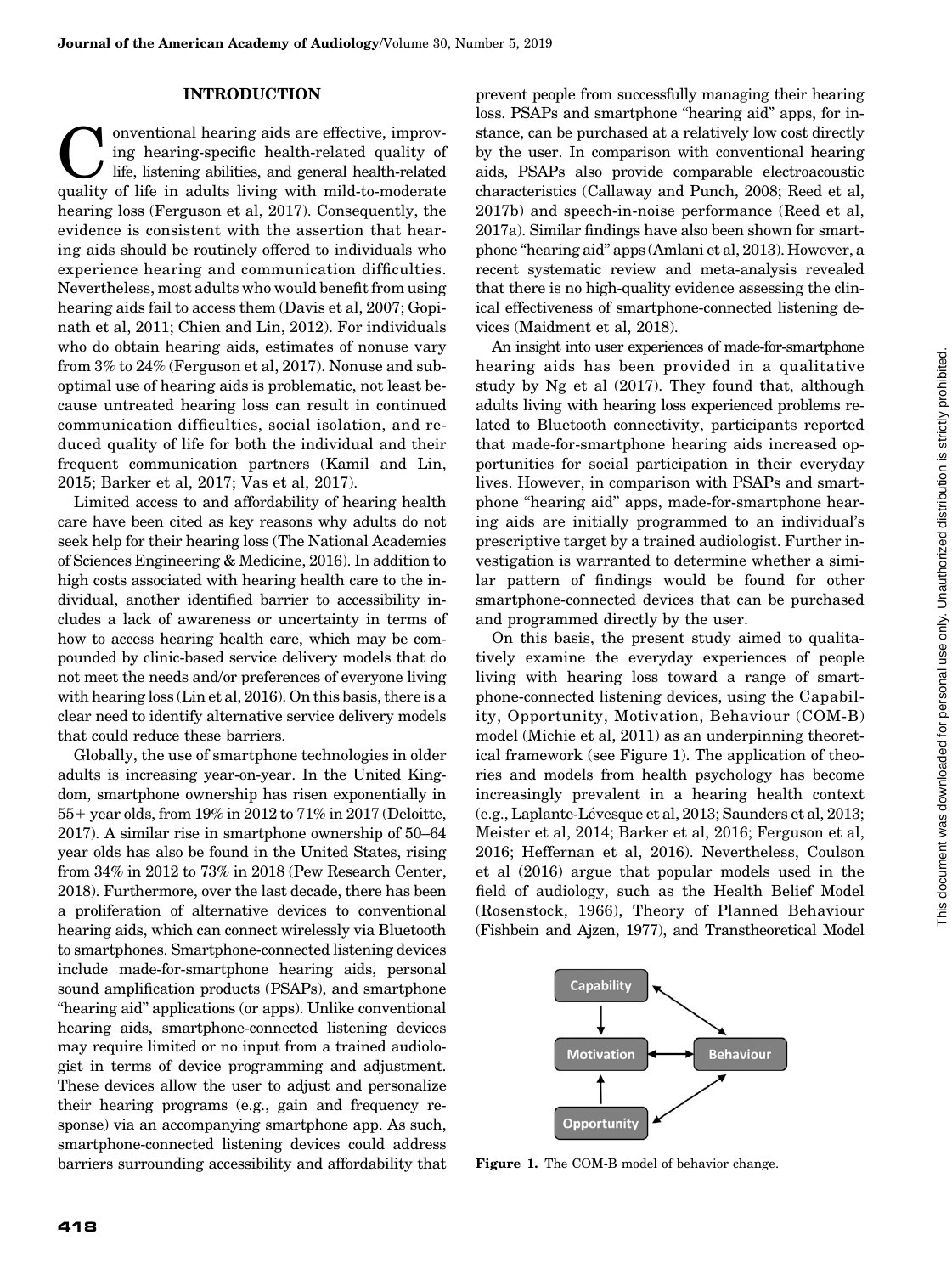(Prochaska and DiClemente, 1983), have been widely criticized because they are inadequate at reliably explaining variations in complex human behavior. By comparison, the COM-B model is a contemporary, supratheory of behavior change, which can enable researchers to understand and describe patient behavior to improve clinical practices within audiology (Coulson et al, 2016). The model has been successfully applied to develop interventions in adult aural rehabilitation (Barker et al, 2016; Ferguson et al, 2019).

The COM-B model stipulates that for individuals to engage in a particular behavior (B), they must have sufficient capability (C), opportunity (O), and motivation (M) (Michie et al, 2011). Capability is defined as an individual's ability to physically and psychologically engage in or perform the behavior. Opportunity refers to external factors that make the behavior possible or prompt it. Motivation is a broad construct that includes basic drives and automatic processes, as well as reflective processes. The COM-B model can also be incorporated into a larger system, the Behaviour Change Wheel (Michie et al, 2011; Cane et al, 2012; Michie et al, 2014), which includes the Theoretical Domains Framework (TDF). The TDF consists of a number of different constructs, such as knowledge, skills, and social influences (see Supplemental Table S1, available with the online version of this article, for full list), that are necessary to bring about behavior change. In combination, the TDF and the COM-B model can be used to explain why an individual does or does not engage in a particular health-related behavior. In addition, they can facilitate the identification of specific components (e.g., knowledge, skills, etc.) that need to be addressed to bring about a change in that behavior. Thus, in combination, the TDF and the COM-B model can be used to describe and understand the essential components (or active ingredients) of complex healthcare interventions (e.g., hearing aids and smartphoneconnected listening devices).

In this study, the behavior of interest was the use of a smartphone-connected listening device to manage hearing loss in the real-world. The main aim of this study was to identify the factors from the TDF that influence the use of smartphone-connected listening devices in general. The secondary aim was to determine how these factors differed between four different smartphoneconnected listening devices (made-for-smartphone hearing aid, PSAP, and smartphone ''hearing aid'' app with wired earphones or wireless hearable).

#### METHODS

#### Participants

A convenience sampling strategy was used (Patton, 1990). Twenty adults were recruited from the National Institute for Health Research (NIHR) Nottingham Biomedical Research Centre (BRC) participant database, which contains details of people living with hearing loss and/or hearing aid users who have consented to be approached for research. Demographic information of the sample is provided in Table 1. Overall, participants presented with mild-to-moderate hearing loss. All participants owned conventional hearing aids and were experienced users; mean duration of hearing aid ownership was 6.9 years (SD =  $8.9$  years).

#### Procedure

All participants attended a one-hour session at the NIHR Nottingham BRC, where written informed consent was obtained. Pure-tone air conduction thresholds were measured at octave frequencies (0.25–8 kHz) for each ear following the procedure recommended by the British Society of Audiology (2011). In addition, the Hearing Handicap Inventory for the Elderly (HHIE, Ventry and Weinstein, 1982) was completed. HHIE questions were asked as though participants were not wearing their hearing aids. An equal number of participants  $(n = 5)$  were then randomly assigned to one of the four smartphoneconnected listening device groups. Common to all devices was that they could be controlled using a smartphone app (see also, Figure 2). Hearing aid fitting procedures recommended by the device manufacturer were followed for each device as follows:

#### Made-for-Smartphone Hearing Aid

Behind-the-ear Starkey Halo i110 hearing aids (Figure 2A) were individually programmed using InspireX 2016.2 software as directed by the manufacturer [\(http://](http://www.starkeyhearingtechnologies.com/inspirehelp/aah) [www.starkeyhearingtechnologies.com/inspirehelp/aah\)](http://www.starkeyhearingtechnologies.com/inspirehelp/aah) according to the NAL-NL2 algorithm. Hearing aids were fitted with either custom earmolds or open-fit slim tubes, depending on the participant's hearing thresholds.

#### PSAP

In-the-ear Starkey Personal Hearing Amplifiers (AMP) (Figure 2B) were programmed using the accompanying smartphone app. In accordance with the manufacturer's guidance, the participants wore foam-padded over-ear headphones during fitting. The AMP was initially adjusted using dual-tone multifrequency signals generated by the smartphone app. One of three preset starting points, corresponding to mild, mild-to-moderate, or moderate sloping hearing loss, was first selected by the first author based on the participant's audiogram. Participants then listened to the media available within the app (adult female speech, adult male speech, restaurant conversation, and music). Participants made adjustments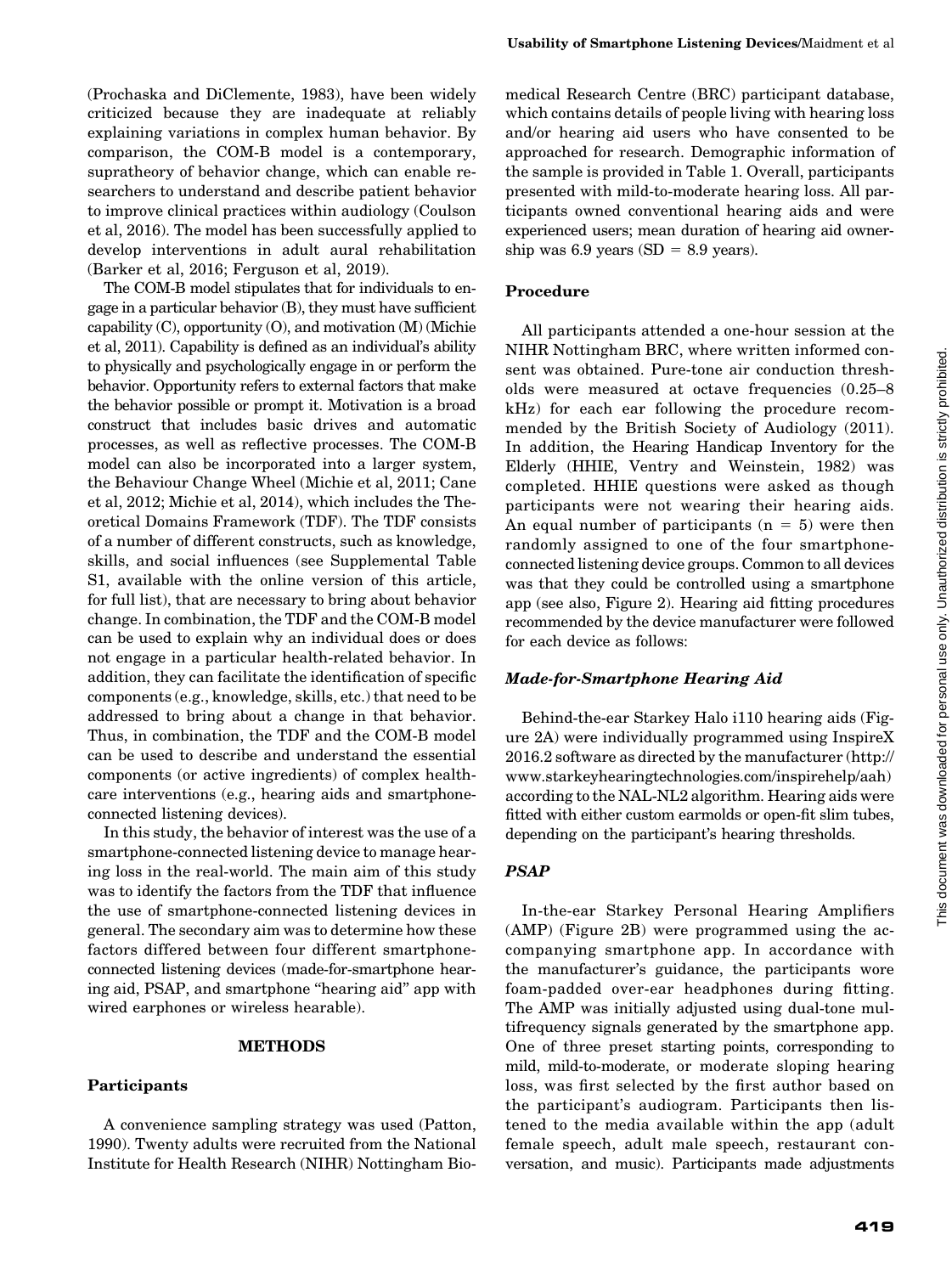|                     | Table 1. Demographic Information of Included |  |
|---------------------|----------------------------------------------|--|
| <b>Participants</b> |                                              |  |

| Gender                                    | Ν                    |
|-------------------------------------------|----------------------|
| Male                                      | 13                   |
| Female                                    | $\overline{7}$       |
| Age                                       | Years                |
| Mean                                      | 62.25                |
| <b>SD</b>                                 | 11.59                |
| Range                                     | 21 to 81             |
| Better ear pure-tone average (0.25-4 kHz) | dB HL                |
| Mean                                      | 30.49                |
| SD                                        | 17.51                |
| Range                                     | $3.4 \text{ to } 65$ |
| Estimated hearing loss duration           | Years                |
| Mean                                      | 16.41                |
| <b>SD</b>                                 | 13.96                |
| Range                                     | $\leq$ 1 to 45       |
| <b>Employment status</b>                  | Ν                    |
| Retired                                   | 15                   |
| Employed                                  | 4                    |
| Student                                   | 1                    |
| HHIE (unaided)                            | Total score          |
| Mean                                      | 54.20                |
| <b>SD</b>                                 | 11.02                |
| Range                                     | 35 to 70             |
|                                           |                      |

to low-frequency gain, high-frequency gain, overall gain, and/or output as needed.

## Smartphone ''Hearing Aid'' app with Wireless Hearable

The Petralex smartphone app [\(http://petralex.pro/](http://petralex.pro/)) required participants to first complete an in-app audiometric test. The test includes pure-tone octave frequencies (0.125–8 kHz), which are presented to each ear individually, with the user signaling when the tone becomes audible. On completion of the test, the user can save the test settings as a listening ''profile.'' Microphone selectivity, gain, and frequency response can then be adjusted.

Participants were provided a wireless hearable to use with the Petralex app (Figure 2C). The wireless hearable (The Dash by Bragi, [https://support.bragi.](https://support.bragi.com/hc/en-us/categories/200470531-The-Dash) [com/hc/en-us/categories/200470531-The-Dash\)](https://support.bragi.com/hc/en-us/categories/200470531-The-Dash) was paired with the user's smartphone via Bluetooth and included additional functionalities, such as health monitoring (e.g., heart rate) and activity tracking (e.g., step count).

## Smartphone "Hearing Aid" app with Wired Earphones

Identical to the wireless hearable described previously, with the exception that participants were instructed to use the Petralex smartphone ''hearing aid'' app with wired earphones provided with their smartphone (Figure 2D).

All participants trialed the assigned smartphoneconnected listening device in their everyday lives for a period of two weeks. Participants then attended a second session at the NIHR Nottingham BRC, where they were interviewed by the first author. The interview schedule was flexible because of the semistructured design of the interviews, although the core content remained the same across each (see Supplemental Table S2, available with the online version of this article). The interviews were conducted face-to-face in a quiet room and lasted approximately one hour. Each interview was audio-recorded and subsequently transcribed verbatim. Participants were paid a nominal inconvenience fee and travel expenses to attend each study session. The research was approved by the Faculty of Medicine and Health Sciences Research Ethics Committee, University of Nottingham, UK.

#### Data Analysis

QSR International's NVivo 10 Software was used to organize and support the analysis of the data. Anonymized identification codes were assigned to each participant (e.g., P1, P2, etc.). The semistructured interview data were analyzed using Braun and Clarke's (2006) thematic analysis procedure. The analysis was deductive (or theoretical), as themes were derived from the components of the TDF, which each link to a specific determinant of behavior (capability, opportunity, and motivation) (Atkins et al, 2017). Furthermore, this approach is suited to answering a specific research question (Braun and Clarke, 2006). To enhance the rigor of the analysis and to ensure that the interpretation of the data was not limited to the perspective of the first author, a second trained researcher (Y.H.K.A.) independently coded all transcripts (Yardley, 2008). Any discrepancies were discussed and an agreement was made regarding which codes should be applied. Themes were derived across all smartphone-connected listening devices. Themes were refined and defined through reanalysis of the data and discussions among the coauthors (Braun and Clarke, 2006). The extent to which these themes enabled the target behavior (i.e., use of a device to manage hearing loss) for each individual listening device was also identified.

#### **RESULTS**

#### Themes across all Devices

A summary of the key themes, classified according to the TDF, that were most salient across all smartphoneconnected listening devices is provided in Table 2. Each domain was mapped to the relevant source of behavior (capability, opportunity, and motivation) on the COM-B model.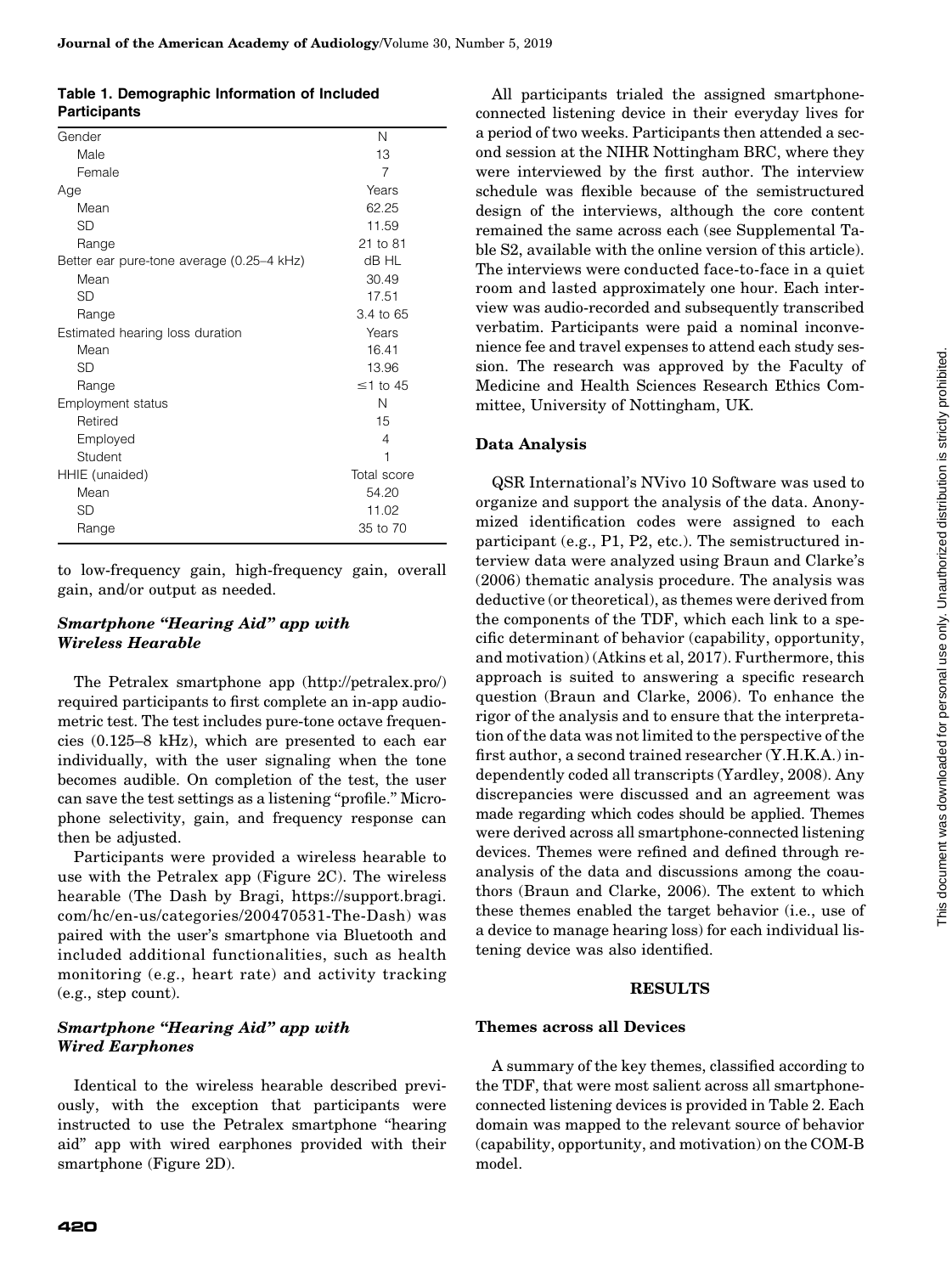

Figure 2. Images of the smartphone-connected listening devices trialed in the study. (A) Smartphone-connected hearing aids: behindthe-ear Starkey Halo i110 hearing aids, adjusted via the TruLink app. (B) Personal sound application product: in-the-ear Starkey AMP Personal Amplifiers, programmed and adjusted using dual-tone multifrequency signals via the accompanying AMP app. (C) Smartphone ''hearing aid'' app with wireless hearable: the Petralex smartphone app used with Bragi Dash wireless earphones that pair with the user's smartphone via Bluetooth. (D) Smartphone "hearing aid" app with wired earphones: the Petralex smartphone app used with standard wired earphones provided with the user's smartphone. (This figure appears in color in the online version of this article.)

## Capability

#### Skills

Digital Literacy: Most participants reported that they required necessary skills in terms of computer and digital literacy to use a smartphone-connected listening device. P1 (made-for-smartphone hearing aid) said: ''I use computers a lot; I always have done with my job, so it's very easy for me.'' Conversely, participants reported that a lack of skills in this area would have a detrimental impact on use. P3 (made-for-smartphone hearing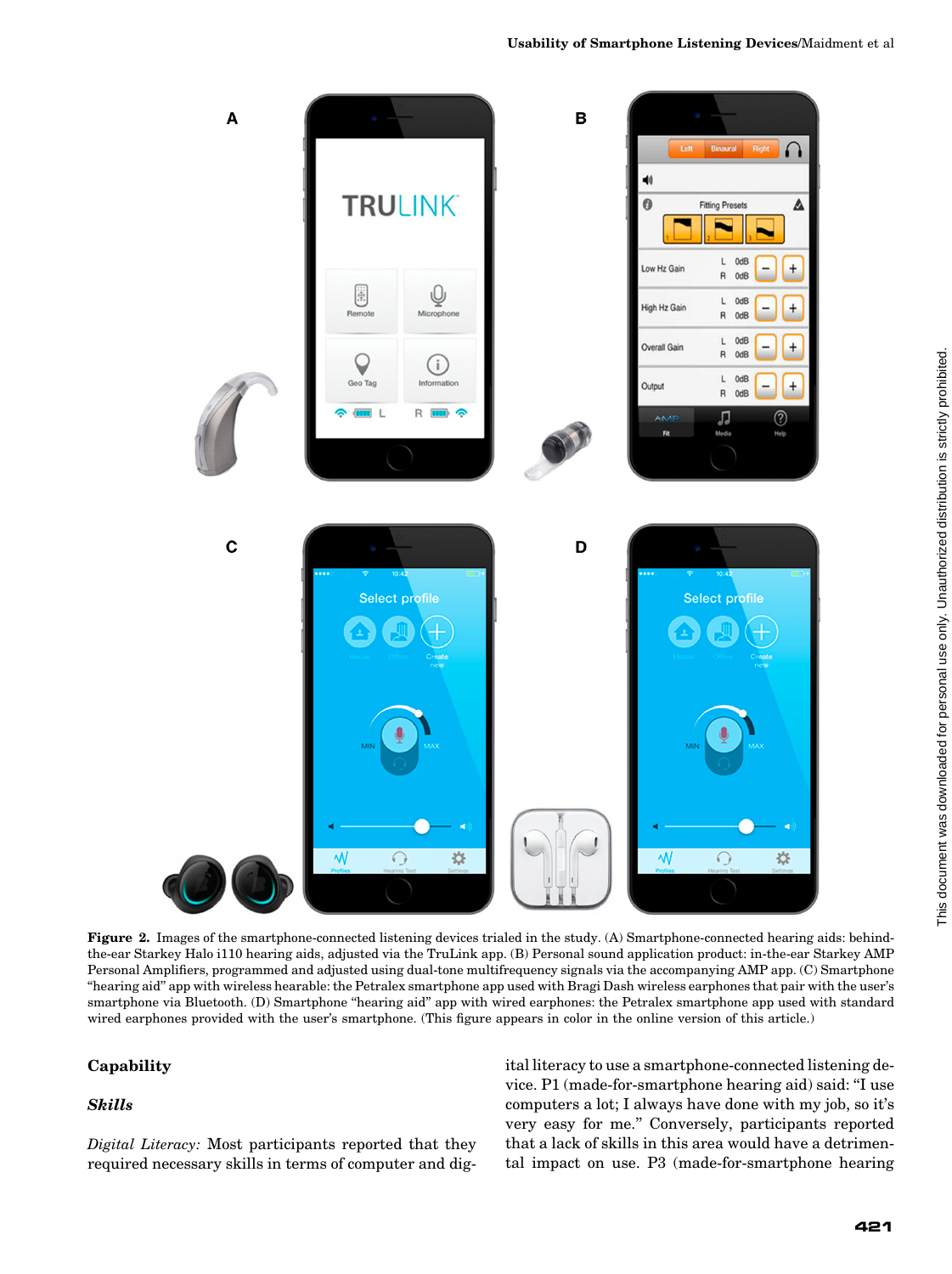aid) commented: ''I think that anyone who is not technically astute would have difficulty in connecting-up and understanding the settings and how to adjust them.'' Thus, the importance of existing digital literacy skills influenced the perceived usability of the listening device trialed.

#### Knowledge

Awareness: All participants reported that they had a general lack of awareness of smartphone-connected listening devices before taking part in the study. Some participants reported that they would have liked more information about smartphone-connected devices. P9 (made-for-smartphone hearing aid) said: ''Nobody's ever said to me, 'Do you know that there are other devices available?' That's the thing, unless you actually go searching for it, which implies that you need to know that there is something out there in the first place.'' Other participants reported that they assumed that alternatives to conventional hearing aids were not available for hearing loss. P10 (smartphone ''hearing aid'' app with wired earphones) explained: ''It never crossed my mind that you could use apps to help with hearing loss. I know you can get health apps and stuff like that, but I've always seen it [hearing loss] as a niche thing.'' Taken together then, participants in the study reported that they might have considered using a smartphoneconnected listening device if they were made more aware that they are available as a management option for hearing loss.

#### Memory, Attention, and Decision Processes

Device Simplicity (Plug-and-Play): Adherence to use the device was influenced by whether the smartphoneconnected listening device was viewed as simple and intuitive to use. If the device was perceived as unnecessarily complex or overly sophisticated, participants stated that they were less inclined to persevere using the device. P5 (smartphone ''hearing aid'' app with wireless hearable) said: ''Are they more sophisticated than they need to be? I would say that if you were going to use them just for hearing loss then I suspect they have many more menu features than you really require.'' In addition, P7 (smartphone "hearing aid" app with wireless hearable) commented: ''If it doesn't plugand-play, then you've really got to sit down for half a day and start going in depth to the instruction manual and people are less tolerant to try and sort things out themselves.'' Moreover, all participants expected the smartphone-connected listening device to be straightforward to set up, and with minimal instruction. P6 (made-for-smartphone hearing aid) said: ''It has to be a good piece of hardware, you switch it on and it works.''

Satisfaction with Existing Hearing Aids: All participants made comparisons between the smartphone-connected listening device trialed and their conventional hearing aids. Several participants who were already satisfied with their hearing aids reported that they were less likely to use the device. P8 (PSAP) said: ''I found it difficult, well, not difficult, just more involved putting them in to your ear. If it's not broke don't fix it. So my current hearing aids work pretty well for me and so I stuck with them.'' The smartphone-connected listening device was viewed more favorably if participants were less satisfied with their hearing aids. P12 (smartphone ''hearing aid'' app with wired earphones) stated: ''I was quite surprised how good it was initially. In comparison with my hearing aids, which I don't use because I couldn't get on with them, I found that I was quite surprised by the sound quality, I could pick out individual words which is, you know, obviously a big advantage.'' Therefore, the degree of

| COM-B       | <b>TDF</b>                                | Subtheme                                |
|-------------|-------------------------------------------|-----------------------------------------|
| Capability  | <b>Skills</b>                             | Digital literacy                        |
|             | Knowledge                                 | Awareness                               |
|             | Memory, attention, and decision processes | Simplicity (plug-and-play)              |
|             |                                           | Satisfaction with existing hearing aids |
|             | Behavioural regulation                    | Adjustability                           |
| Opportunity | Social influences                         | Perception of others and self (stigma)  |
|             | Environmental context                     | Perceived sound quality                 |
|             |                                           | Comfort                                 |
|             |                                           | Portability                             |
|             |                                           | Affordability                           |
| Motivation  | Social role and identity                  | Age                                     |
|             | Beliefs about capabilities                | Empowerment                             |
|             | Goals                                     | Improved hearing                        |

Note: Themes were mapped onto the TDF, which map onto a specific determinant of behavior (capability, opportunity, and motivation) on the COM-B model.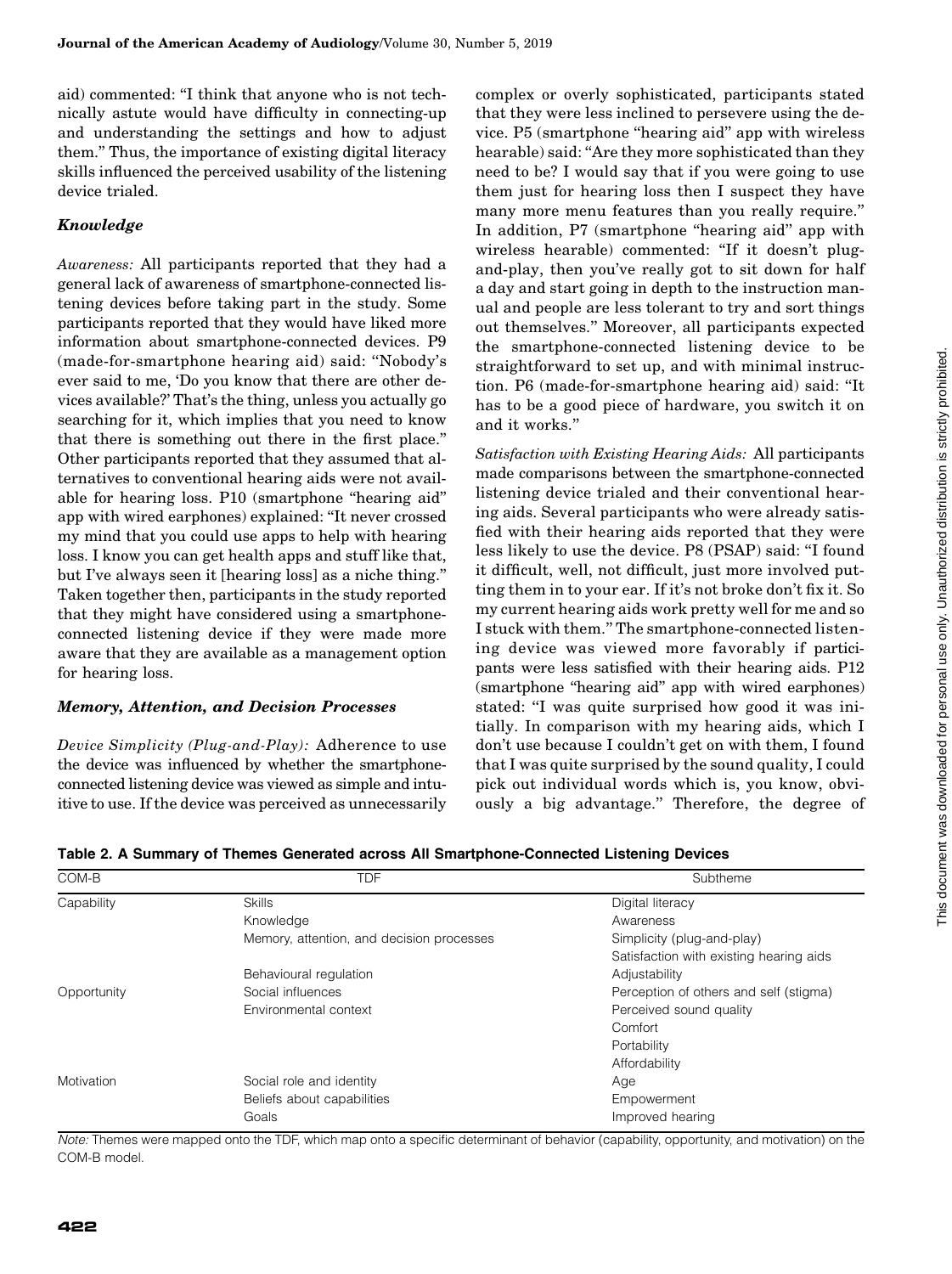satisfaction with existing hearing aids influenced take-up, use, and adherence of the smartphone-connected listening device.

## Behavioral Regulation

Adjustability: In comparison with conventional hearing aids, one of the key advantages facilitating the use of a smartphone-connected listening device was the ability to make fine-tune adjustments to meet individual needs and preferences. P8 (smartphone ''hearing aid'' app with wireless hearable) commented: "If there's a way of making it more finely tuned to myself then I like that opportunity.'' All participants felt that the ability to make adjustments was extremely beneficial. P6 (made-for-smartphone hearing aid) explained: ''The more you can adjust something and make it better for you, the better!''

## **Opportunity**

## Social Influences

Perception of Others and Self (Stigma): Participants were cognizant of the stigma attached to hearing loss and hearing aids. Some participants commented that smartphone-connected listening devices could address issues surrounding stigma because smartphones are a part of everyday life, which could encourage people to seek help for their hearing loss sooner. P4 (smartphone ''hearing aid'' app with wired earphones) said: ''The perception of having a hearing aid is not very cool is it really? An app might persuade people who wouldn't look at a hearing aid to actually use something, because they're on their phones all the time, their wearing headphones all the time. It is part of their life isn't it?'' However, some older participants expressed concerns that other people would perceive them in a negative manner. This was because they felt that the smartphone-connected listening device trialed might be better suited to a younger demographic. For example, P11 (smartphone "hearing aid" app with wireless hearable) said: "I had issues with my perception of what people thought about me. I felt that I couldn't go outside wearing them because I thought that other people would think I was some sort of old man trying to be down with the kids.'' Nevertheless, P10 (smartphone ''hearing aid'' app with wired earphones) reported that the benefits of using a smartphone-connected listening device were more important than the perception of others: ''The benefit you would gain from it would outweigh any looks you would get. I'm just going to do what I'm going to do because it helps me out. You have any issues with it, then it's your problem. It doesn't matter about anyone else.''

## Environmental Context and Resources

Perceived Sound Quality: Participants were more likely to use the smartphone-connected listening device if they perceived the sound quality to be better than that provided by their conventional hearing aids. P14 (smartphone ''hearing aid'' app with wireless hearable) remarked: ''It was very good. It made listening to the TV and radio much clearer. With normal hearing aids I can hear the loudness of it, but I can't hear the words. When I used the app, I could hear more of the words.'' Similarly, P3 (made-for-smartphone hearing aid) said: ''There is a difference in quality of the sound. The fact that these hearing aids are quantitatively three to four times better than my previous hearing aids makes a massive difference. It has given me one end of the audio spectrum to the other. I'm 100% convinced they are much better.'' However, if the sound quality was perceived to be poorer, some participants abandoned using the smartphone-connected listening device altogether, instead opting to use their conventional hearing aids. Overamplification of background sounds was highlighted by numerous participants as having a detrimental impact on perceived sound quality. For example, P8 (smartphone ''hearing aid'' app with wired earphones) remarked: ''They amplified everything, yeah, but they amplified the stuff I didn't want to hear too much. The quality of sound wasn't that great to be fair. It did sound like you're sat in a big hall and the echoing and things like that.'' Overall, perceived sound quality of the smartphone-connected listening device was one of the most important factors prioritized by the participants.

Comfort: Several participants reported that they frequently used the smartphone-connected listening device because it was comfortable to wear. For example, P9 (made-for-smartphone hearing aid) stated: ''They were very comfortable to wear. They went in in the morning and they came out at night." In addition, P11 (smartphone "hearing aid" app with wireless hearable) said: ''They were comfortable, I couldn't tell that they were there.'' By comparison, some participants discontinued using the smartphone-connected listening device if it did not fit within their ears comfortably. P17 (PSAP) commented: ''I didn't use them due to the fact that they didn't fit properly. They weren't small enough for my ear canals. That was an obvious problem and the reason for stopping using them.'' Similarly, P5 (smartphone "hearing aid" app with wireless hearable) said: ''I personally found the ear buds a little bit uncomfortable. I almost felt there was a pressure build-up.''

Portability: Some participants reported that the smartphone-connected listening device was constrictive or cumbersome when completing everyday tasks. P8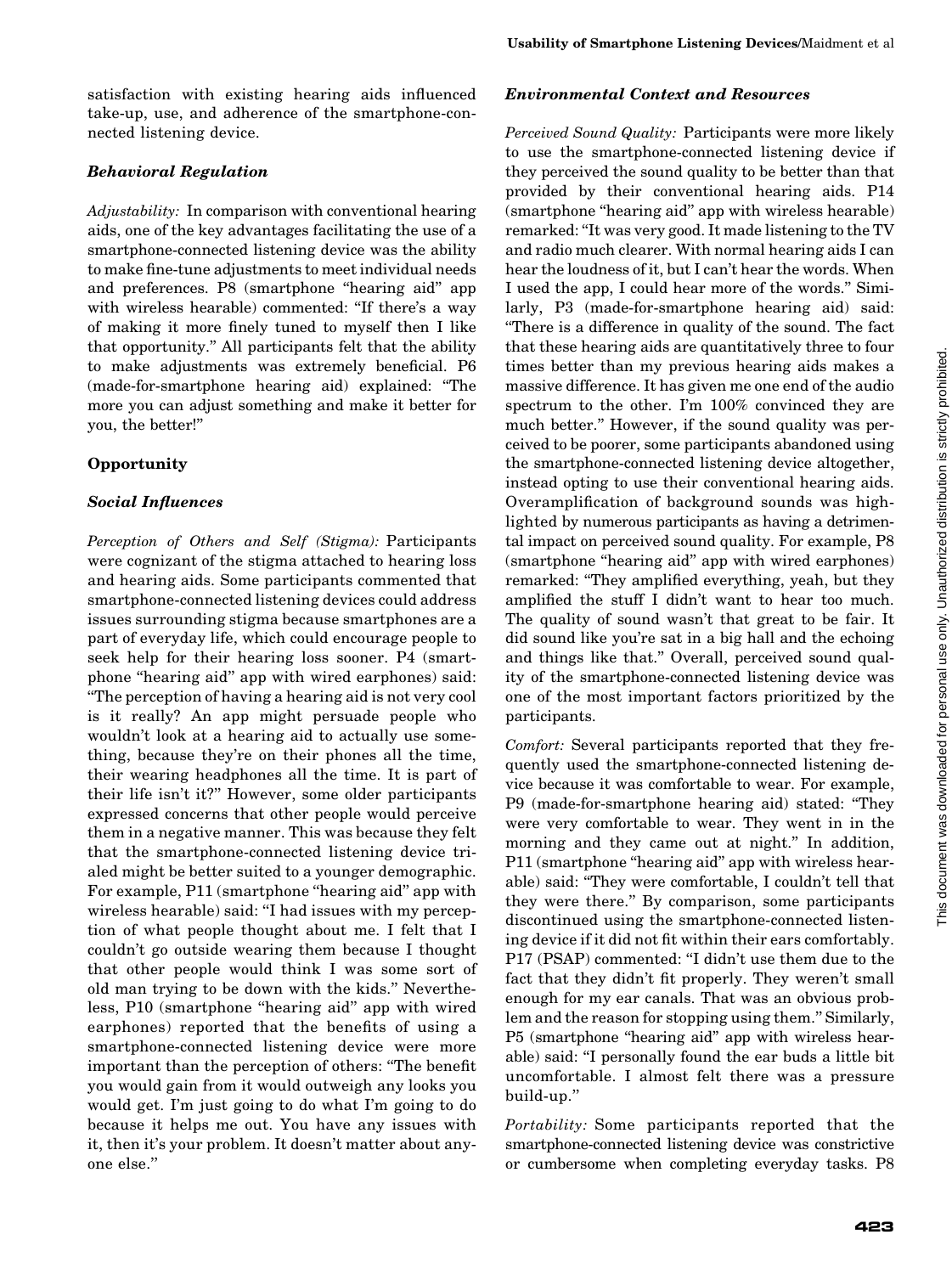(smartphone ''hearing aid'' app with wireless hearable) remarked: ''Obviously you've got to carry the tablet round with you if you're going out and about, and that's an issue.'' Most participants became frustrated if they were required to transport other equipment, namely, the wired earphones connected to the smartphone. This was summarized by P13 (smartphone "hearing aid" app with wired earphones) who said: "It's mainly the transportation of it. The fact that you've got this large device here and wires running to your ears, that's a major problem with it.'' Consequently, ease of portability was a further consideration affecting the use and adherence of a smartphone-connected listening device.

Affordability: All participants reported that the cost of a smartphone-connected listening device, as well as their current financial situation, would be a determining factor influencing future access and use. P13 (smartphone "hearing aid" app with wired earphones) said: "I'm retired and not earning any money. It depends on how much money you've got as to what you think you can afford. I really can't afford any great amount at the moment.'' Nevertheless, P1 (made-for-smartphone hearing aid) reported that they would consider purchasing a smartphone-connected listening device if this was the only option available to them: ''Some people would not consider it a problem at all because they'd have plenty of cash. I've not got that great a pension, but I suppose if I really had to buy one I would.''

## **Motivation**

## Social Role and Identity

Age: All participants reported that a smartphone-connected listening device might be more accessible to a younger demographic. P10 (smartphone ''hearing aid'' app with wired earphones) commented: ''I think it depends on how old you are personally, not to be ageist. I think, if you're a bit tech-savvy you know how to explore an app and find that quite fun. I think if you are a bit older, maybe you don't, you haven't had a smartphone your whole life, I think it would be quite difficult.'' Similarly, P7 (smartphone ''hearing aid'' app with wireless hearable) said: "The younger generation tend to use tablets and texting more. I think my generation would find it [the smartphone-connected listening device] just a bit irritating.'' On this basis, participants felt that smartphone-connected listening devices were better suited to younger individuals because they have greater experience interacting with and using smartphone technologies.

#### Beliefs about Capabilities

Empowerment: All participants reported that the ability to make adjustments to the smartphone-connected listening device provided them with a greater sense of autonomy. P4 (smartphone ''hearing aid'' app with wired earphones) said: ''It's the independence, it's that it gives you the control, doesn't it? So if it works for you that's really important because you can control it and adjust it yourself. I like to be able to manage things for myself, where I can.'' In addition, P9 (made-for-smartphone hearing aid) commented: "It's great. It gives you control. I can actually control my work more because I can actually hear what people are saying to me. So, it gives me that bit of control, and it's not other people running my life, it's me. It's not quality of life, it's just having a life.'' The ability to make adjustments empowered participants to feel more in control of their hearing loss, resulting in less frustration, greater participation, and more device use.

## Goals

Improved Hearing: All participants were highly motivated to use the smartphone-connected listening devices to improve their hearing and listening abilities. Smartphone-connected listening devices that achieved this were regarded positively. For example, P9 (madefor-smartphone hearing aid) said: ''Suddenly I heard this noise, and I thought, 'What the hell is that?' and I realised my husband was using the hairdryer upstairs. I'd never heard the hairdryer from downstairs. So, it just, I can't even describe how much better it made things.'' Similarly, P10 (smartphone ''hearing aid'' app with wired earphones) remarked: "I think, for me, the clarity it gave me. It was just so easy to kind of have a conversation with someone and not be like 'pardon, pardon what was that?' I think for me that, because I haven't had that, and it was quite a monumental.'' By contrast, if the smartphone-connected listening device did not improve the participant's hearing abilities, they reported that were less likely to continue using it. P4 (smartphone "hearing aid" app with wired earphones) said: ''I don't feel that it addressed my sort of hearing problem. I didn't feel that it helped me at all. I felt more encumbered with having to deal with it basically. But again, if it was offering me something in terms of hearing improvement, I am sure I would persist with those practical difficulties.''

#### Differences between Devices

Of the themes identified, there were distinct differences between smartphone-connected listening devices. The made-for-smartphone hearing aid was viewed most favorably. The smartphone ''hearing aid'' app with wired earphones and PSAP were also viewed positively, but to a lesser extent. The device that had the least positive reviews was the smartphone ''hearing aid'' app with wireless hearable.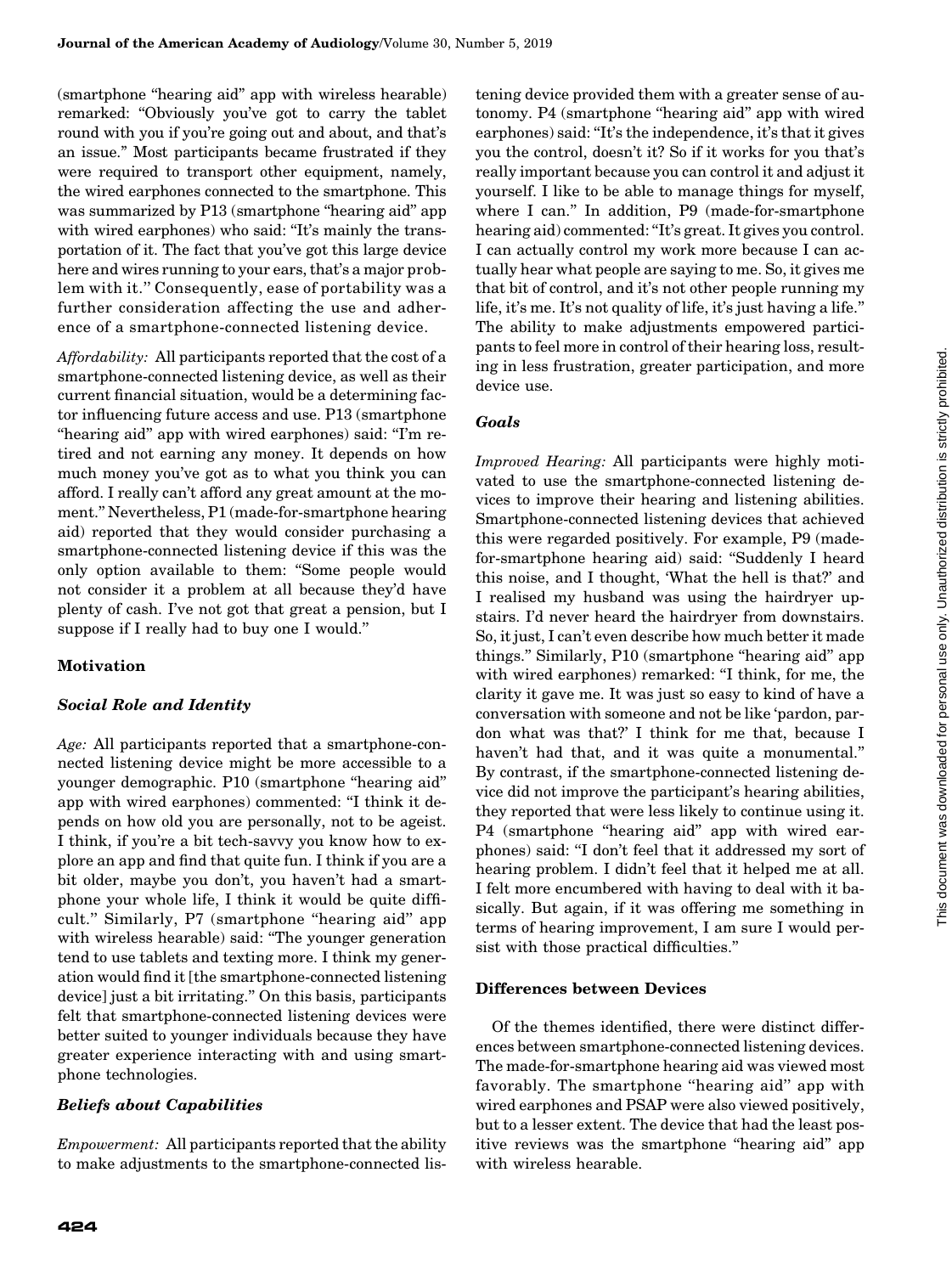#### Made-for-Smartphone Hearing Aids

All participants reported that they had the necessary skills to use the made-for-smartphone hearing aid, as well as the accompanying app, because they were both straightforward to use: ''These were very quick and easy to use'' (P3). In addition, participants commented that they could easily make adjustments using the app to improve their ability to hear, particularly in noisy environments. As a consequence, participants consistently stated that this gave them a greater sense of control, empowering them to manage their hearing loss in their everyday lives. This resulted in less frustration and greater selfreported device use: "I think the device is absolutely fantastic. They've improved my quality of life no end. It's that stopping you from wanting to burst into tears of sheer frustration. I feel much more confident now surprisingly enough'' (P9). All participants also felt that the made-forsmartphone hearing aids were superior in terms of sound quality in comparison with their conventional hearing aids that they could not adjust themselves. Nevertheless, participants were mindful that made-for-smartphone hearings aids are not currently available free-of-charge from the publically funded UK's National Health Service (NHS). Therefore, they were uncertain whether they would be able to financially afford these devices: "I feel that I can't be spending this amount of money'' (P9).

## Smartphone ''Hearing Aid'' app with Wired Earphones

Most participants commented that this device was simple and intuitive to use and required very little instruction to set up. In relation, participants felt that it was easy to make adjustments and personalize the sound settings to meet their individual needs and/or preferences: ''The fact that you could fine-tune it yourself, rather than having to keep going back, is really invaluable'' (P4). Moreover, some participants felt that this device was less noticeable and, therefore, reduced the stigma associated with hearing loss. In particular, P10 commented that the use of smartphones and wired earphones are the norm: ''It helped a lot and obviously no one looked at me weird because I could just be listening to music.'' However, all participants commented that this device was impractical from a portability standpoint, and would impede movement: "It was alright except, as I say, I had to keep picking the thing up and going somewhere with it, which I didn't really think was very good'' (P14). Participants also expressed ambivalent views concerning the sound quality. Although some participants reported that the device improved listening in quiet environments, such as watching the television, all participants remarked that the device performed poorly in noisy listening situations, as all sounds were amplified, including the background noise.

## PSAP

All participants who trialed this device felt that the PSAP was difficult to use and adjust using the accompanying smartphone app. All participants expressed concerns regarding the physical fit of the device. For example, P15 commented that the device moved and often fell-out of their ear: "The only problem was if you are talking a lot or eating then they came out your ear, so you were forever pushing them back in again.'' In relation, P18 was apprehensive about inserting the device into their ear for fear that it would get stuck, commenting: "I did have difficulty putting them into my ear. I pushed the device too far into the ear canal so it was difficult to retrieve.'' Despite this, participants commented that they persisted with the device because it was "smaller" and "more discreet" (P19) in comparison with their conventional hearing aids. Similar to the smartphone "hearing aid" app with wired earphones, participants also reported that the device improved listening abilities in quiet environments, but provided little benefit when there was background noise: ''In a conversation with two female friends I found it very difficult to hear what they were saying on occasions'' (P2).

#### Smartphone "Hearing Aid" app with Wireless Hearable

The main issue that all participants reported was the difficulty they experienced pairing the hearable device via Bluetooth to their smartphone. They reported that the device was overly sophisticated or too complex to use: ''It depends on how techy savvy you are...my kids generation that have grown up with smartphones, I think they wouldn't bat an eye lid, they would be quite happy and they wouldn't need support, so I think it's a generational thing'' (P20). In addition, participants commented that the device was uncomfortable or irritating to wear for a prolonged period of time: ''I personally found the ear buds a little bit uncomfortable...I felt, I almost felt there was a pressure build-up'' (P5). Furthermore, all users ceased using the device because of the sound delay experienced when using the smartphone "hearing aid" app, because of the wireless transmission of the sound from the smartphone microphone to the hearable. Participants regularly reported that the delay was ''irritating'' (P8), which reduced confidence in the device: ''I was not sensing that I was getting amplification in a way that was tolerable because of that delay, and I just assumed that it wasn't going to do anything for me'' (P11).

#### DISCUSSION

 ${\bf A}$  lthough the last decade has seen a substantial rise in the availability of smartphone-connected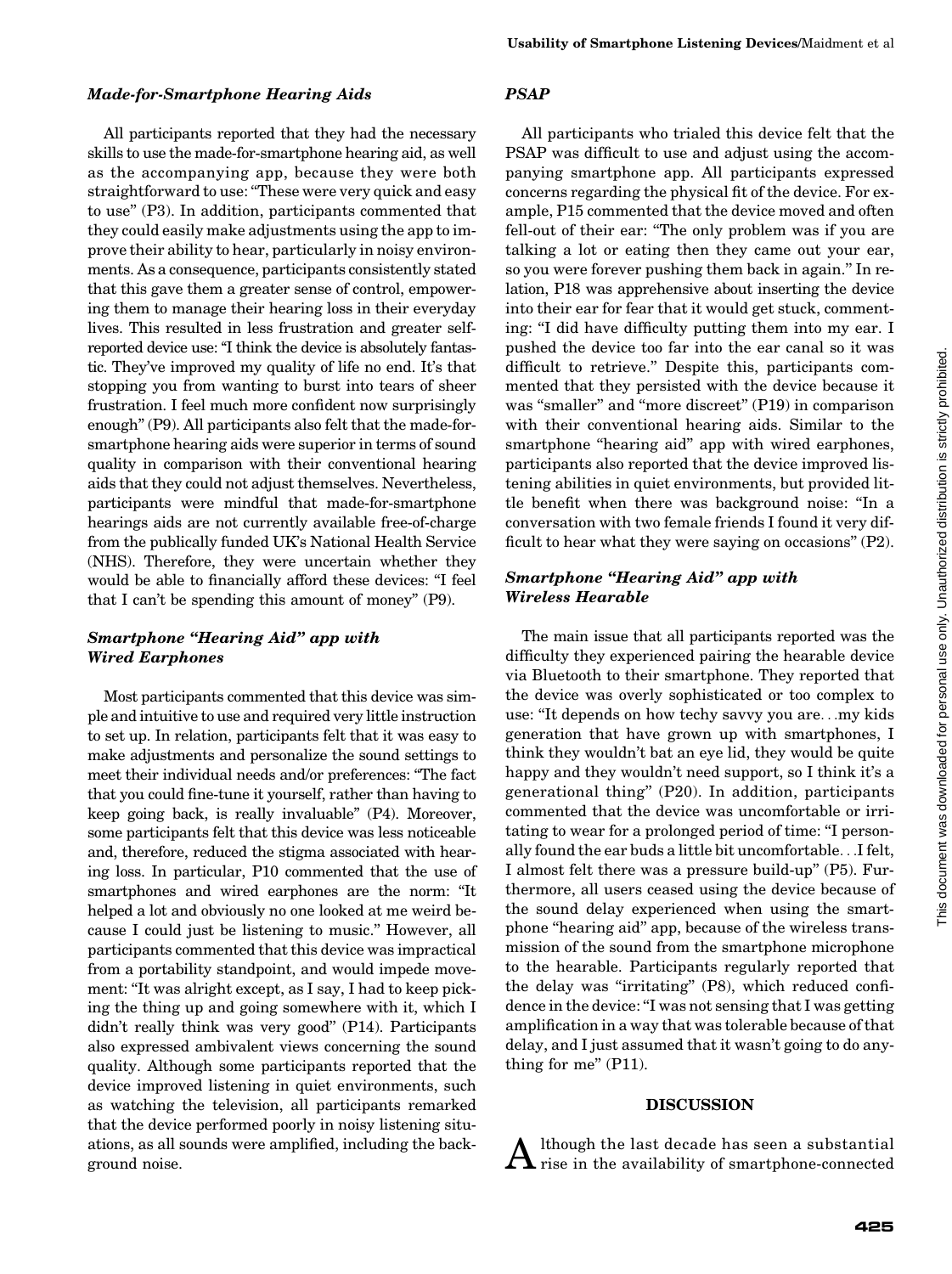listening devices, there is a sparsity of peer-reviewed evidence assessing the real-world perspectives of people living with hearing loss toward such technological innovations. To date, only one published study has aimed to understand how smartphone connectivity can influence patient experiences and clinician practices, focusing solely on made-for-smartphone hearing aids (Ng et al, 2017). The present study contributes further to this evidence base by qualitatively describing the everyday experiences of people living with hearing loss toward a range of smartphone-connected listening devices. In addition, these experiences are explained within the context of the COM-B model and TDF (Cane et al, 2012; Michie et al, 2014), which serve as a theoretical underpinning to gain an insight into the specific determinants of the target behavior (i.e., use of a smartphone-connected listening device to manage hearing loss).

## Capability

With regards to individuals' ability to physically and psychologically use a smartphone-connected listening device to manage their hearing loss, the following five subthemes emerged: (1) the requirement to have necessary digital literacy skills; (2) awareness that these devices are an available management option for hearing loss; (3) the expectation that smartphone connected listening devices should be simple and intuitive to use with minimal instruction (i.e., plug-and-play); (4) the extent to which participants were satisfied (or not) with their existing conventional hearing aids; and (5) the advantages of being able to make adjustments to meet individual listening and communication needs. In terms of each individual listening device, both the made-for-smartphone hearing aids and smartphone ''hearing aid'' app with wired earphones were straightforward to set up and adjust. In comparison, participants reported that they experienced difficulties when attempting to adjust the PSAP and when pairing the wireless hearable via Bluetooth for use with the smartphone "hearing aid" app.

Ng et al (2017) similarly found that patients identified themselves as either competent or incompetent technology users. On this basis, the level of technological competence could be used by clinicians as a means to identify suitable candidates for smartphone-connected listening devices. Nevertheless, Ng et al (2017) argue that this assumption may be misguided because patients who identify as less technologically competent may be willing to learn how to successfully use smartphone-connected listening devices. Given that smartphone ownership continues to rise exponentially year-on-year in older adults (Deloitte, 2017), the potential barrier of digital literacy may become less of a concern in the future. Furthermore, a number of studies suggest that digital technologies are accessible to older adults with hearing loss, given that they report higher levels of computer and Internet competency relative to that in the general age-matched population (Henshaw et al, 2012; Thorén et al, 2013).

We also found that participants in this study reported that they lacked awareness that smartphone-connected technologies were an available management option for hearing loss. Likewise, the National Academies of Sciences Engineering & Medicine (2016) report suggests that one of the key barriers to accessibility of hearing health care in adults is limited knowledge of available treatment options. There is, therefore, a need to better educate people living with hearing loss, as well as the public more generally, on the consequences of hearing loss and how it can be managed. In addition, sufficient training is warranted for general health-care professionals, so that they might screen, refer, and/or educate people living with hearing loss (Lin et al, 2016). Public awareness campaigns are one approach that could address this need, which could also be facilitated through the use of mobile-enabled health (or mHealth) technologies. For example, smartphone-based hearing tests delivered via an app have been deployed in South Africa ([https://www.hearxgroup.com/hearscreen/\)](https://www.hearxgroup.com/hearscreen/) and, more recently, the United States [\(https://www.hearscreenusa.](https://www.hearscreenusa.com/) [com/](https://www.hearscreenusa.com/)) to improve hearing loss awareness and subsequent help-seeking.

#### **Opportunity**

The external factors that enabled (or prompted) the use of a smartphone-connected listening device were clustered into the following five subthemes: (1) a reduction in stigma because smartphones are a part of everyday life;  $(2)$  the perceived sound quality of the device;  $(3)$ the extent to which the device fitted comfortably within the ear; (4) portability of the device when undertaking everyday tasks; and (5) affordability of the device relative to the individual's current financial situation.

Participants reported that the perceived sound quality for made-for-smartphone hearing aids was superior in comparison with participant's existing conventional hearing aids. Although equivalent outcomes have been shown for "basic" and "advanced" hearing aids (Cox et al, 2016; Johnson et al, 2016), this finding likely arose because the made-for-smartphone hearing aids trialed could have been a much higher specification than participant's existing hearing aids. For the other smartphone-connected listening devices, participants expressed ambivalence concerning perceived sound quality. Specifically, some participants reported that although the PSAP and smartphone ''hearing aid'' app provided sufficient amplification in quiet conditions, they were inadequate in noisy listening situations. By contrast, laboratory-based studies, using behavioral measures of speech intelligibility, have shown similar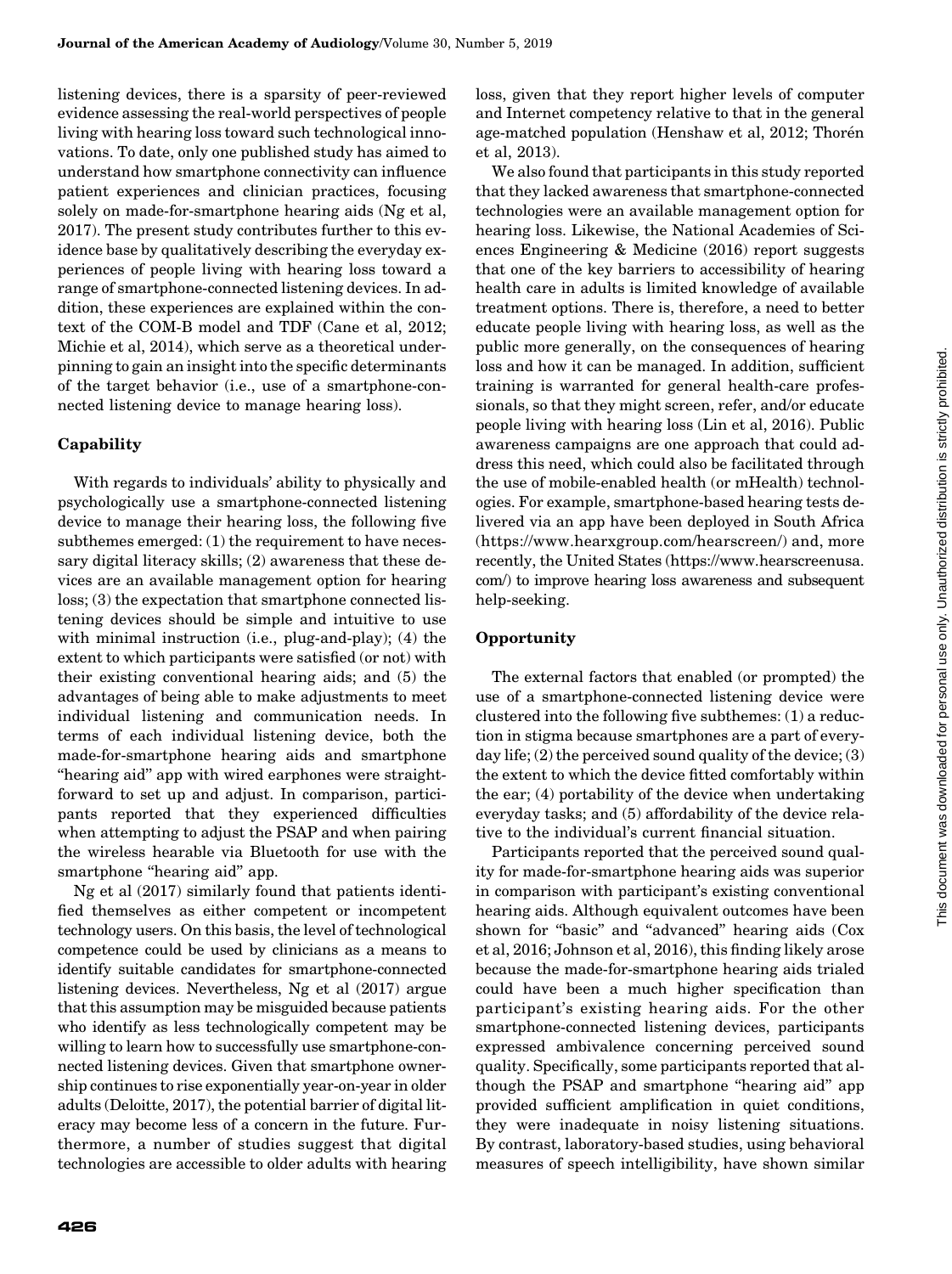levels of performance between conventional hearing aids and both PSAPs (Reed et al, 2017a) and smartphone ''hearing aid'' apps (Amlani et al, 2013). Although the potential dissociation between this study and previous findings warrants further investigation, a potential explanation is that people with hearing loss may provide self-reported estimates of speech intelligibility that are significantly lower than performance attained via behavioral measures (Cox et al, 1991). On this basis, caution should be exercised when comparing qualitative reports of perceived sound quality with quantitative measures of speech intelligibility.

We consistently found that smartphone-connected listening devices were viewed as potentially less stigmatizing in comparison with conventional hearing aids. This was primarily attributed to the perception that smartphone technologies are ubiquitous and, as a consequence, less noticeable to others. The stigma associated with hearing loss and the use of hearing aids has been identified as a key barrier to accessing hearing health care (Southall et al, 2010; Wallhagen, 2010; Barker et al, 2017; Vas et al, 2017). For example, people living with hearing loss may be concerned that others will perceive them as socially incompetent and cognitively diminished (Southall et al, 2010). It has been argued that smartphone technologies have the potential to reduce the stigma associated with hearing loss, as well as encourage and empower adults living with hearing loss to seek earlier intervention (Amlani, 2015). Our findings support this notion, with many participants stating that smartphone-connected listening devices would likely be accessed sooner by individuals who might not want to use a hearing aid to manage their hearing loss. However, although stigma can be reduced through the integration of listening devices with smartphone technologies, it has been suggested that this accessibility barrier could be further reduced through the promotion of better societal awareness of hearing loss and hearing aid use (Ng et al, 2017).

#### Motivation

Three subthemes were identified under the construct of motivation: (1) the view that smartphone-connected listening devices might be better suited to a younger demographic; (2) the ability to make adjustments empowered users to self-manage their hearing loss; and (3) an expectation that using the device should improve hearing and listening abilities. We consistently found that irrespective of the smartphone-connected listening device trialed, the ability to make adjustments, such as in terms of gain and/or frequency response, gave users a greater sense of autonomy. As such, participants felt more in control of their hearing loss, which made them feel that they participate more fully in social situations. These findings are comparable with those of Ng et al

(2017), who also found that made-for-smartphone hearing aids increased self-reported opportunities for social participation in everyday life.

A commonly cited reason why people fitted with hearing aids stop using them is because they continue to experience difficulties when listening to and understanding speech in noisy situations (McCormack and Fortnum, 2013). Our findings suggest that the provision of smartphone-connected listening devices may alleviate these difficulties, providing an opportunity for people living with hearing loss to alter their device programming in any situation to address their individual listening and communication needs. It should be noted, however, that the concept of situation-specific personalization of hearing aid programming predates the proliferation of smartphone technologies. For example, the hearing aid programming preferences of the individual have previously been shown to differ depending on the listening environment (Keidser et al, 2005). Furthermore, Dillon et al (2006) introduced the concept of trainable hearing aids that could be optimally adjusted in any situation by the user, and would be capable of learning the user's preferred settings. This study adds to this existent literature, highlighting that it is important for people living with hearing loss to discreetly and conveniently control their own listening devices, such as via a smartphone app. This provides users with a greater sense of control, resulting in less frustration, greater participation, and optimal device use.

#### Study Limitations and Future Research

We acknowledge that there are a number of caveats to the design of the present study that could be addressed in future research. For example, we made the pragmatic decision to include only existing hearing aid users, to allow for a comparison between existing conventional hearing aids and smartphone-connected listening device. Participants who experience hearing loss, but have no prior experience of amplification, would potentially be devoid of preexisting bias. Consequently, naïve users could provide alternative advantages and disadvantages to device usage that were not reported in the present study. In addition, for logistical reasons, it was only possible for participants to trial the smartphone-connected listening device for two weeks. Participant's experiences may have been different if they had more time to use and acclimatize to the device. In relation, it is likely that participants had varied listening experiences, which could have influenced the outcomes of the study. Although our aim was to understand the everyday experiences of people living with hearing loss toward smartphone-connected listening devices, information regarding the listening situations encountered by participants could be measured in future studies, such as via hearing diaries, data logging, or ecological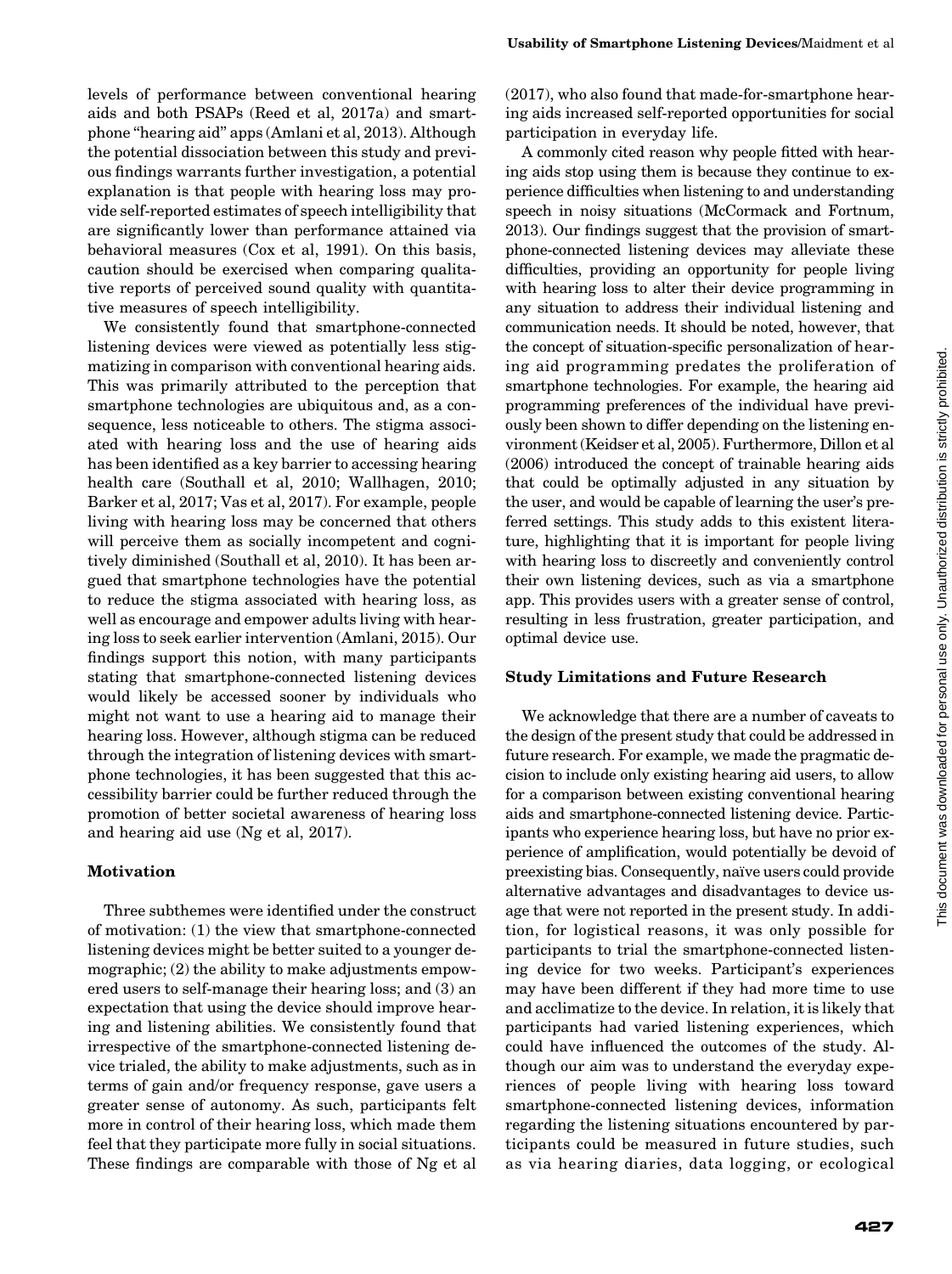momentary assessment (for recent application, see Timmer et al, 2018). Logistical reasons also necessitated the use of a convenience sampling strategy, which is potentially less rigorous than other qualitative sampling techniques. Nevertheless, the sample was representative of the target population (i.e., adults living with hearing loss currently using conventional hearing aids).

The present study is the first to evaluate the perspectives of people living with hearing loss toward a range of smartphone-connected listening devices. Recently published guidelines for hearing loss assessment and management by the United Kingdom National Institute for Health and Care Excellence (2018) recommend that randomized controlled trials are needed in the area of assistive listening devices, including smartphone-connected technologies. To that end, the findings from this study could be used to inform further work assessing the clinical- and cost-effectiveness of smartphone-connected listening devices that require limited or no audiological input. In accordance with the UK Medical Research Council guidelines (Campbell et al, 2000; Medical Research Council, 2006), developmental studies involving qualitative methodologies should be used to provide important insights into how health-care interventions operate, which can then be used to refine the robust design of future effectiveness trials. However, further research in this area should also investigate the extent to which adults living with hearing loss require further assistance from a hearing health-care professional, even if audiological input is limited during device programming. Indeed, a randomized, double-blind, placebocontrolled clinical trial has evaluated audiologist programmed and preprogrammed hearing aids (i.e., over-the-counter service delivery model) (Humes et al, 2017). Humes et al (2017) found that, although both types of hearing aid resulted in similar levels of self-reported speech recognition and hearing aid benefit, satisfaction with preprogrammed hearing aids was lower, possibly because of the absence of audiological interaction.

#### **Conclusion**

This study has demonstrated the utility of applying a contemporary model of behavior change, to explain the everyday experiences of adults living with hearing loss toward a range of smartphone-connected listening devices. We have identified the key factors that influence use of a smartphone-connected listening device to manage hearing loss when used by adults in the real world. Overall, we found that people living with hearing loss want to conveniently personalize and adjust their own listening devices via their smartphone to improve their ability to listen and communicate in any situation. Given that smartphone technologies are ubiquitous, they also have the potential to reduce the stigma associated with hearing loss and hearing aids, which could encourage individuals to seek help from an earlier time point, as well as empower them to manage their hearing loss. Although additional evidence is necessary in this area, this study lays the foundation for further research to explore the effectiveness of smartphone-connected listening devices. Such research is needed to determine whether smartphone-connected listening devices have the potential to revolutionize hearing health-care service delivery and provide opportunities for wider accessibility to yield optimum benefits for people living with hearing loss.

Acknowledgments. We thank Dr. Eithne Heffernan and Professor Neil Coulson for their comments on early drafts of the manuscript. We would also like to thank Starkey Hearing Technologies, UK, for providing devices free-of-charge for the purposes of this research.

#### REFERENCES

Amlani AM. (2015) Improving patient compliance to hearing healthcare services and treatment through self-efficacy and smartphone applications. Hearing Rev 22:16-20.

Amlani AM, Taylor B, Levy C, Robbins R. (2013) Utility of smartphone-based hearing aid applications as a substitute to traditional hearing aids. Hearing Rev 20:16–18.

Atkins L, Francis J, Islam R, O'Connor D, Patey A, Ivers N, Foy R, Duncan EM, Colquhoun H, Grimshaw JM. (2017) A guide to using the Theoretical Domains Framework of behaviour change to investigate implementation problems. Implement Sci 12:1–18.

Barker A, Leighton P, Ferguson M. (2017) Coping together with hearing loss: a qualitative meta-synthesis of the psychosocial experiences of people with hearing loss and their communication partners. Int J Audiol 56:297–305.

Barker F, Atkins L, de Lusignan S. (2016) Applying the COM-B behaviour model and behaviour change wheel to develop an intervention to improve hearing aid use in adult auditory rehabilitation. Int J Audiol 55:S90–S98.

Braun V, Clarke V. (2006) Using thematic analysis in psychology. Qual Res Psychol 3:77–101.

British Society of Audiology. (2011) Recommended Procedure: Pure-Tone Air-Conduction and Bone-Conduction Threshold Audiometry with and without Masking. Reading, United Kingdom.

Callaway SL, Punch JL. (2008) An electroacoustic analysis of overthe-counter hearing aids. Am J Audiol 17:14–24.

Campbell M, Fitzpatrick R, Haines A, Kinmonth AL, Sandercock P, Spiegelhalter D, Tyrer P. (2000) Framework for design and evaluation of complex interventions to improve health. BMJ 321: 694–696.

Cane J, O'Connor D, Michie S. (2012) Validation of the theoretical domains framework for use in behaviour change and implementation research. Implement Sci 7:37.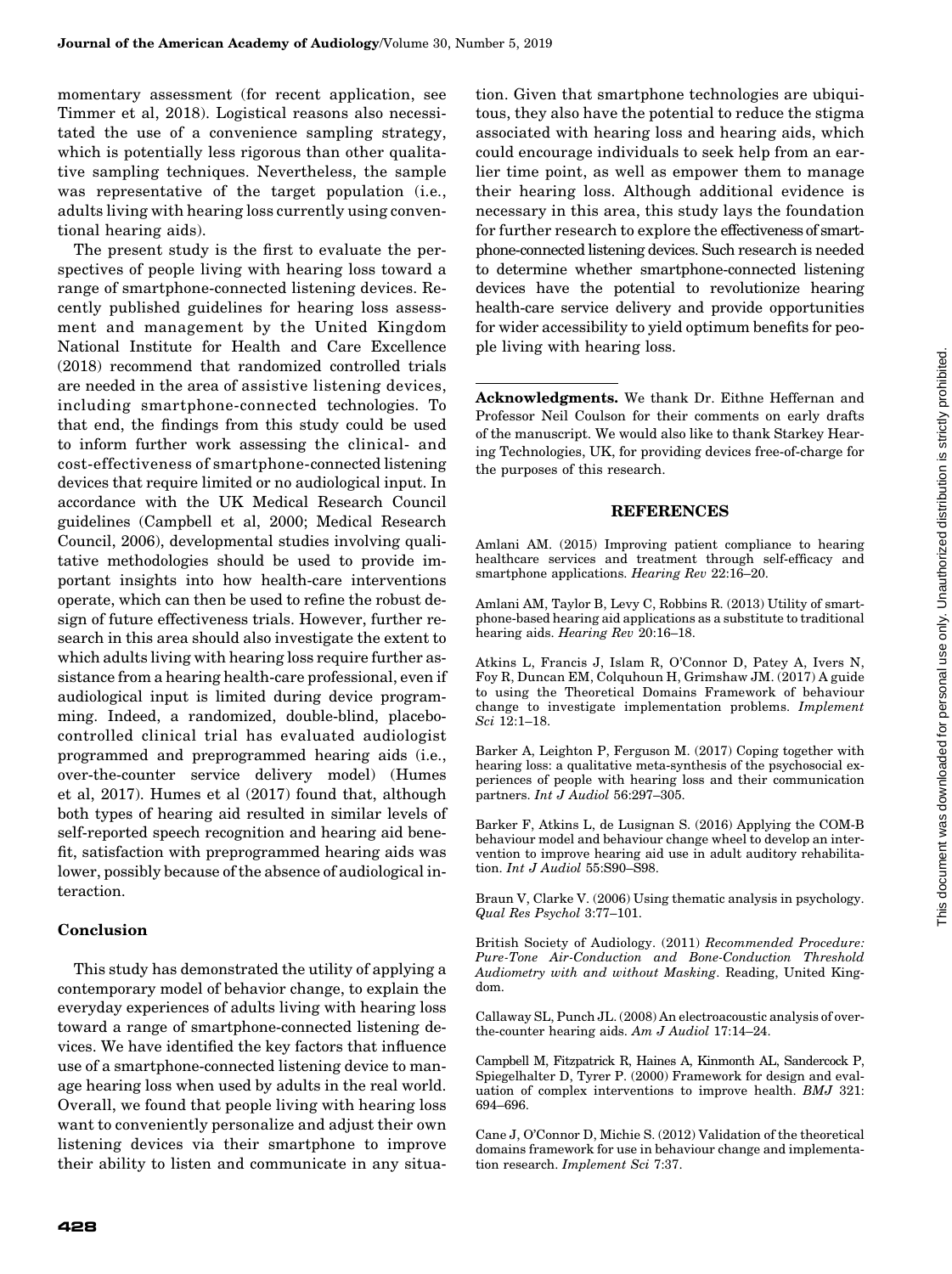Chien W, Lin FR. (2012) Prevalence of hearing aid use among older adults in the United States. Arch Intern Med 172: 292–293.

Coulson N, Ferguson MA, Henshaw H, Heffernan E. (2016) Applying theories of health behaviour and change to hearing health research: time for a new approach. Int J Audiol 55:S99-S104.

Cox RM, Alexander GC, Rivera IM. (1991) Comparison of objective and subjective measures of speech intelligibility in elderly hearing-impaired listeners. J Speech Lang Hear Res 34: 904–915.

Cox RM, Johnson JA, Xu J. (2016) Impact of hearing aid technology on outcomes in daily life I: the patients' perspective. Ear Hear 37:e224–e237.

Davis A, Smith P, Ferguson M, Stephens D, Gianopoulos I. (2007) Acceptability, benefit and costs of early screening for hearing disability: a study of potential screening tests and models. Health Technol Assess 11:1–294.

Deloitte. (2017) State of the Smart: Seventh Annual Mobile Consumer Survey. Deloitte Limited Liability Partnership (LLP): London, United Kingdom.

Dillon H, Zakis JA, McDermott H, Keidser G, Dreschler W, Convery E. (2006) The trainable hearing aid: what will it do for clients and clinicians? Hearing J 59:30–36.

Ferguson MA, Coulson NS, Henshaw H, Heffernan E. (2016) Application of health behaviour theory to hearing healthcare research: the state of play and beyond. Int J Audiol 55:S1-S2.

Ferguson MA, Kitterick P, Chong L, Edmondson-Jones M, Barker F, Hoare D. (2017) Hearing aids for mild to moderate hearing loss in adults. Cochrane Database Syst Rev 9:CD012023.

Ferguson MA, Maidment DW, Henshaw H, Gomez R. (2019) Knowledge is power: improving outcomes for patients, partners, and professionals in the digital age. Perspect ASHA Spec Interest Groups 4:140–148.

Fishbein M, Ajzen I. (1977) Belief, Attitude, Intention, and Behavior: An Introduction to Theory and Research. Reading, MA: Addison-Wesley.

Gopinath B, Schneider J, Hartley D, Teber E, McMahon CM, Leeder SR, Mitchell P. (2011) Incidence and predictors of hearing aid use and ownership among older adults with hearing loss. Ann Epidemiol 21:497–506.

Heffernan E, Coulson N, Henshaw H, Barry JG, Ferguson MA. (2016) Understanding the psychosocial experiences of adults with mild-moderate hearing loss: a qualitative study applying Leventhal's self-regulatory model. Int J Audiol 55:S3–S12.

Henshaw H, Clark D, Kang S, Ferguson MA. (2012) Computer skills and Internet use in adults aged 50–74 years: influence of hearing difficulties. J Med Internet Res 14:e113.

Humes LE, Rogers SE, Quigley TM, Main AK, Kinney DL, Herring C. (2017) The effects of service-delivery model and purchase price on hearing-aid outcomes in older adults: a randomized doubleblind placebo-controlled clinical trial. Am J Audiol 26:53–79.

Johnson JA, Xu J, Cox RM. (2016) Impact of hearing aid technology on outcomes in daily life II: speech understanding and listening effort. Ear Hear 37:529–540.

Kamil RJ, Lin FR. (2015) The effects of hearing impairment in older adults on communication partners: a systematic review. J Am Acad Audiol 26:155–182.

Keidser G, Brew C, Brewer S, Dillon H, Grant F, Storey L. (2005) The preferred response slopes and two-channel compression ratios in twenty listening conditions by hearing-impaired and normalhearing listeners and their relationship to the acoustic input. Int J Audiol 44:656–670.

Laplante-Lévesque A, Hickson L, Worrall L. (2013) Stages of change in adults with acquired hearing impairment seeking help for the first time: application of the transtheoretical model in audiologic rehabilitation. Ear Hear 34: 447–457.

Lin FR, Hazzard WR, Blazer DG. (2016) Priorities for improving hearing health care for adults: a report from the national academies of sciences, engineering, and medicine. JAMA 316: 819–820.

Maidment DW, Barker AB, Xia J, Ferguson MA. (2018) A systematic review and meta-analysis assessing the effectiveness of alternative listening devices to conventional hearing aids in adults with hearing loss. Int J Audiol 57:721–729.

McCormack A, Fortnum H. (2013) Why do people fitted with hearing aids not wear them? Int J Audiol 52:360–368.

Medical Research Council. (2006) Developing and Evaluating Complex Interventions: New Guidance. London, United Kingdom.

Meister H, Grugel L, Meis M. (2014) Intention to use hearing aids: a survey based on the theory of planned behavior. Patient Prefer Adherence 8:1265–1275.

Michie S, Atkins L, West R. (2014) The Behaviour Change Wheel: A Guide to Designing Interventions. London, United Kingdom: Silverback.

Michie S, van Stralen M, West R. (2011) The behaviour change wheel: a new method for characterising and designing behaviour change interventions. Implement Sci 6:42.

National Institute for Health and Care Excellence. (2018) Hearing Loss in Adults: Assessment and Management. London, United Kingdom.

Ng SL, Phelan S, Leonard M, Galster JA. (2017) A qualitative case study of smartphone-connected hearing aids: influences on patients, clinicians, and patient–clinician interactions. J Am Acad Audiol 28:506–521.

Patton MQ. (1990) Qualitative Evaluation and Research Methods. Newbury Park, CA: SAGE Publications.

Pew Research Center. (2018) Mobile Fact Sheet. Washington, DC.

Prochaska JO, DiClemente CC. (1983) Stages and processes of self-change of smoking: toward an integrative model of change. J Consult Clin Psychol 51:390–395.

Reed NS, Betz J, Kendig N, Korczak M, Lin FR. (2017a) Personal sound amplification products vs a conventional hearing aid for speech understanding in noise. JAMA 318:89–90.

Reed NS, Betz J, Lin FR, Mamo SK. (2017b) Pilot electroacoustic analyses of a sample of direct-to-consumer amplification products. Otol Neurotol 38:804–808.

Rosenstock IM. (1966) Why people use health services. Milbank Mem Fund Q 44:94–127.

Saunders GH, Frederick MT, Silverman S, Papesh M. (2013) Application of the health belief model: development of the hearing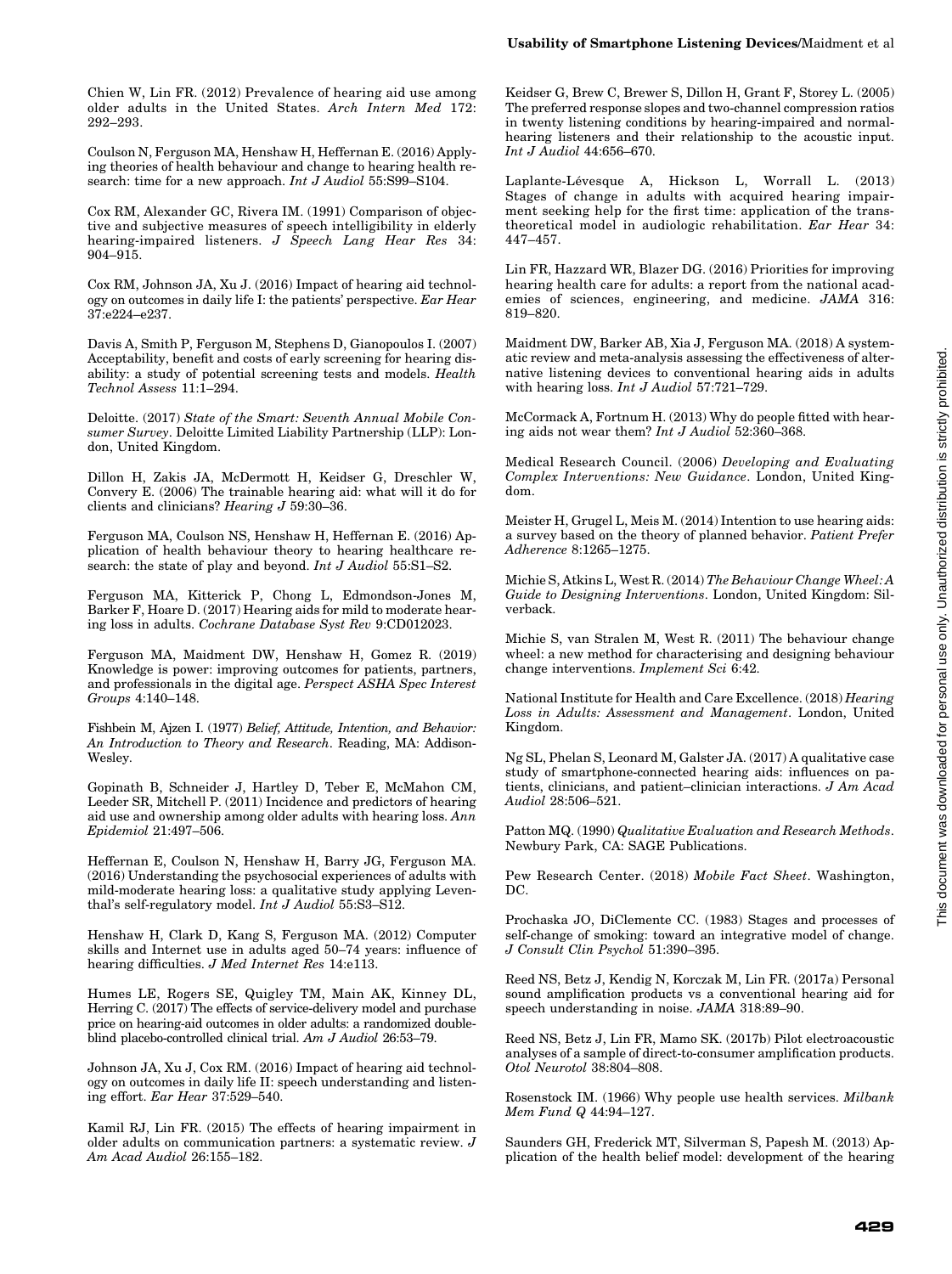beliefs questionnaire (HBQ) and its associations with hearing health behaviors. Int J Audiol 52:558-567.

Southall K, Gagne JP, Jennings MB. (2010) Stigma: a negative and a positive influence on help-seeking for adults with acquired hearing loss. Int J Audiol 49:804–814.

The National Academies of Sciences Engineering & Medicine. (2016) Hearing Healthcare for Adults: Priorities for Improving Access and Affordability. Washington, DC.

Thorén ES, Öberg M, Wänström G, Andersson G, Lunner T. (2013) Internet access and use in adults with hearing loss. J Med Internet Res 15:e91.

Timmer BH, Hickson L, Launer S. (2018) Do hearing aids address real-world hearing difficulties for adults with mild hearing impairment? Results from a pilot study using ecological momentary assessment. Trends Hear 22:1–15.

Vas V, Akeroyd MA, Hall DA. (2017) A data-driven synthesis of research evidence for domains of hearing loss, as reported by adults with hearing loss and their communication partners. Trends Hear 21:1–25.

Ventry IM, Weinstein BE. (1982) The hearing handicap inventory for the elderly: a new tool. Ear Hear 3:128–134.

Wallhagen MI. (2010) The stigma of hearing loss. Gerontologist 50: 66–75.

Yardley L. (2008) Demonstrating validity in qualitative psychology. In: Smith JA, ed. Qualitative Psychology: A Practical Guide to Research Methods. London, United Kingdom: SAGE Publications.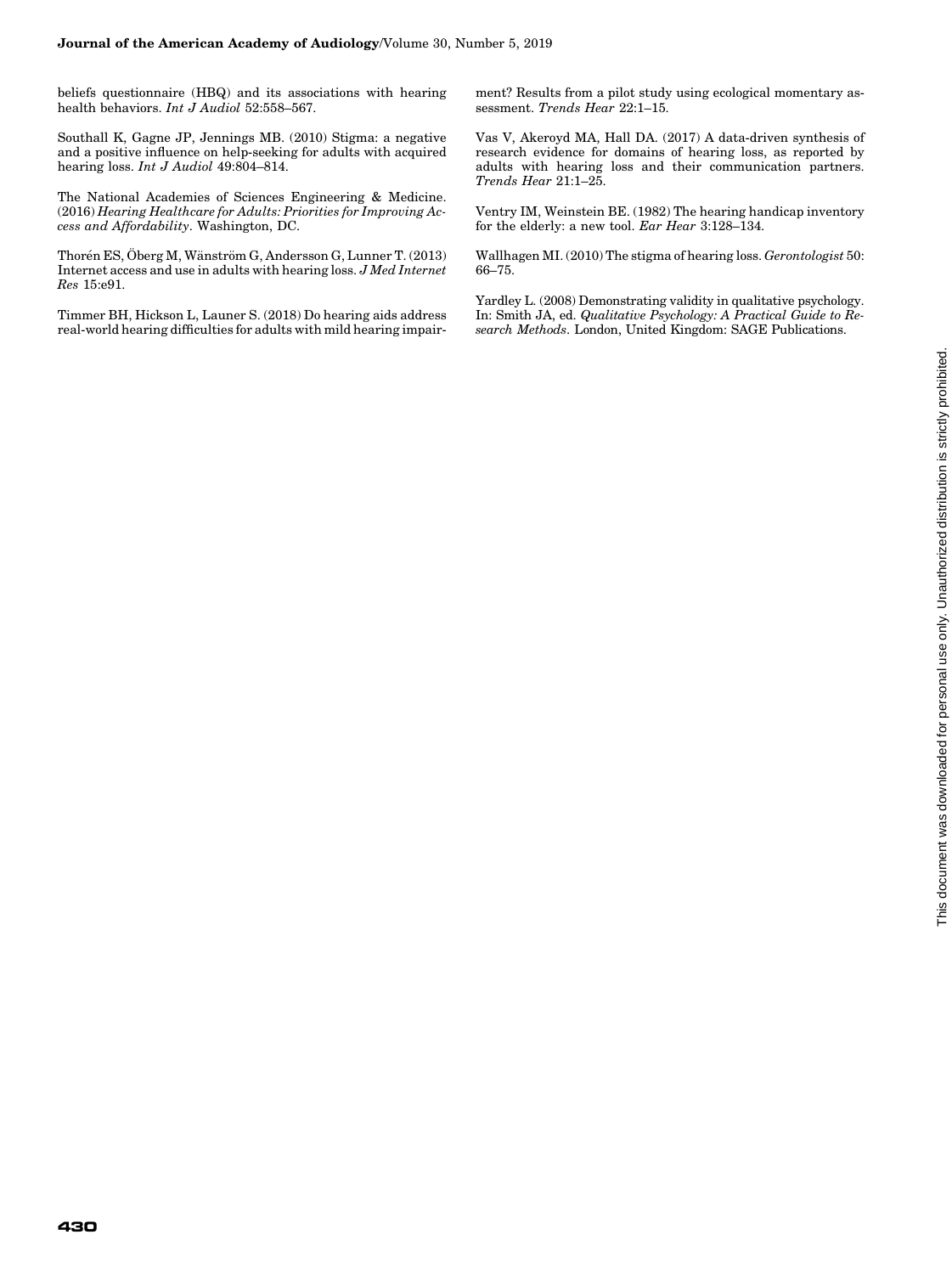## **Supplemental Table S1**

| <b>COM-B</b> component | <b>Theoretical Domain</b>              | <b>Definition</b>                                                                                                                                                                              |
|------------------------|----------------------------------------|------------------------------------------------------------------------------------------------------------------------------------------------------------------------------------------------|
| Capability             | Knowledge                              | An awareness of the existence of something.                                                                                                                                                    |
|                        | <b>Skills</b>                          | An ability or proficiency acquired through practice.                                                                                                                                           |
|                        | Memory, attention & decision processes | The ability to retain information, focus selectively on aspects of the<br>environment and choose between two or more alternatives.                                                             |
|                        | Behavioural regulation                 | Anything aimed at managing or changing objectively observed or<br>measured actions.                                                                                                            |
| Opportunity            | Social influences                      | Those interpersonal processes that can cause individuals to change their<br>thoughts, feelings, or behaviours.                                                                                 |
|                        | Environmental context & resources      | Any circumstance of a person's situation or environment that<br>discourages or encourages the development of skills and abilities,<br>independence, social competence, and adaptive behaviour. |
| Motivation             | Social/professional role $&$ identity  | A coherent set of behaviours and displayed personal qualities of an<br>individual in a social or work setting.                                                                                 |
|                        | Beliefs about capabilities             | Acceptance of the truth, reality, or validity about an ability or facility<br>that a person can put to a constructive use.                                                                     |
|                        | Beliefs about consequences             | Acceptance of the truth, reality, or validity about outcomes of a<br>behaviour in a given situation.                                                                                           |
|                        | Intentions                             | A conscious decision to perform a behaviour or a resolve to act in a<br>certain way.                                                                                                           |
|                        | Goals                                  | Mental representation of outcomes or end states that an individual wants<br>to achieve.                                                                                                        |
|                        | Reinforcement                          | Increasing the probability of a response by arranging a dependent<br>relationship, or contingency, between the response and a given stimulus.                                                  |
|                        | Emotion                                | A complex reaction pattern, involving experiential, behavioural, and<br>physiological elements, by which the individual attempts to deal with a<br>personally significant matter or event      |
|                        | Optimism                               | The confidence that things will happen for the nest or that desired goals<br>will be attained.                                                                                                 |

*Supplemental 1.* Definitions of the Theoretical Domains Framework (TDF: Cane et al., 2012; Michie et al., 2014).